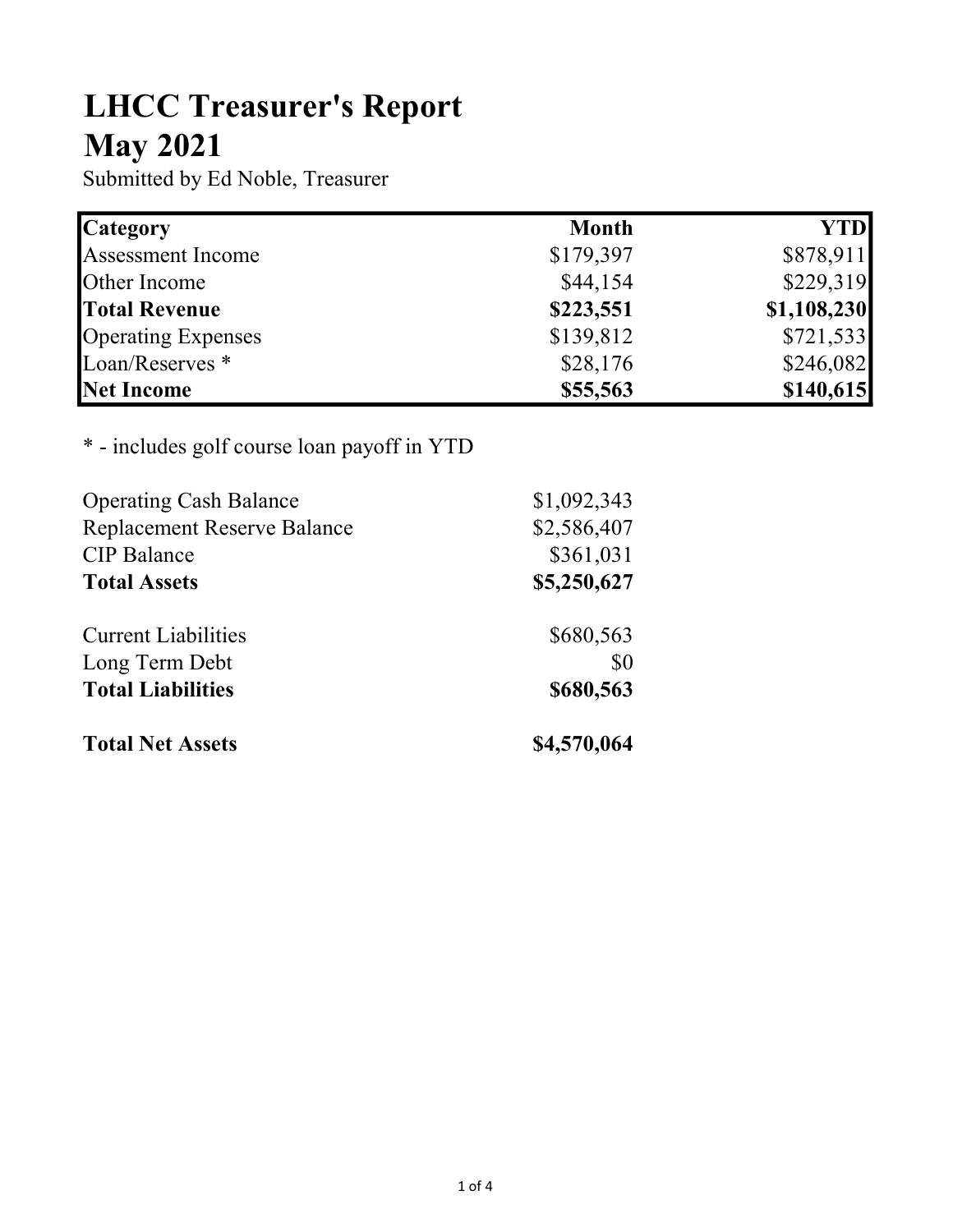| <b>CASH BASIS REVENUE</b>                        |                                 |                                 |                               |  |
|--------------------------------------------------|---------------------------------|---------------------------------|-------------------------------|--|
| <b>HYBRID ACCRUAL BASIS EXPENSES</b>             |                                 | <b>May 2021</b>                 |                               |  |
|                                                  | Actual                          | <b>Budget</b>                   | Variance                      |  |
| <b>Income (Cash Basis)</b>                       |                                 |                                 |                               |  |
| Total 4000 · Assessment Revenue                  | 179,396.89                      | 158,446.00                      | 20,950.89                     |  |
| Total 4300 · Other Income                        | 44,153.99                       | 24,502.00                       | 19,651.99                     |  |
| <b>Total Income (Cash Basis)</b>                 | 223,550.88                      | 182,948.00                      | 40,602.88                     |  |
| <b>Expense</b>                                   |                                 |                                 |                               |  |
| Total 5000 · Administrative Expenses             | 14,097.30                       | 13,000.00                       | (1,097.30)                    |  |
| Total 5100 · Personnel                           | 42,127.29                       | 49,561.00                       | 7,433.71                      |  |
| Total 5200 · Taxes & Licenses                    | 5,627.20                        | 500.00                          | (5, 127.20)                   |  |
| Total 5800 · Committee Expenses                  | 600.00<br>5,281.63<br>15,073.82 | 667.00<br>5,974.00<br>14,024.00 | 67.00<br>692.37<br>(1,049.82) |  |
| Total 5900 · Utilities                           |                                 |                                 |                               |  |
| Total 6100 · As Needed Contracts & Services      |                                 |                                 |                               |  |
| Total $6200 \cdot$ Material & Supplies           | 8,999.90                        | 15,966.00                       | 6,966.10                      |  |
| Total 7050 · Long Term Capital Assets            | 10,733.0                        | 10,733.0                        |                               |  |
| <b>Total General Fund Expenses</b>               | 139,812.06                      | 163,984.00                      | 24,171.94                     |  |
| 6930 · Total Golf Course Loan Repayment          |                                 | 3,220.00                        | 3,220.00                      |  |
| <b>Transfers to Reserves (Use of Funds)</b>      |                                 |                                 |                               |  |
| <b>Replacement Reserve Contributions</b>         | 28,176.00                       | 28,176.00                       |                               |  |
| <b>Total Transfers to Reserve/Loan Repayment</b> | 28,176.00                       | 31,396.00                       | 3,220.00                      |  |
| <b>General Fund - Net Income (Loss)</b>          | 55,562.82                       | (12, 432.00)                    | 67,994.82                     |  |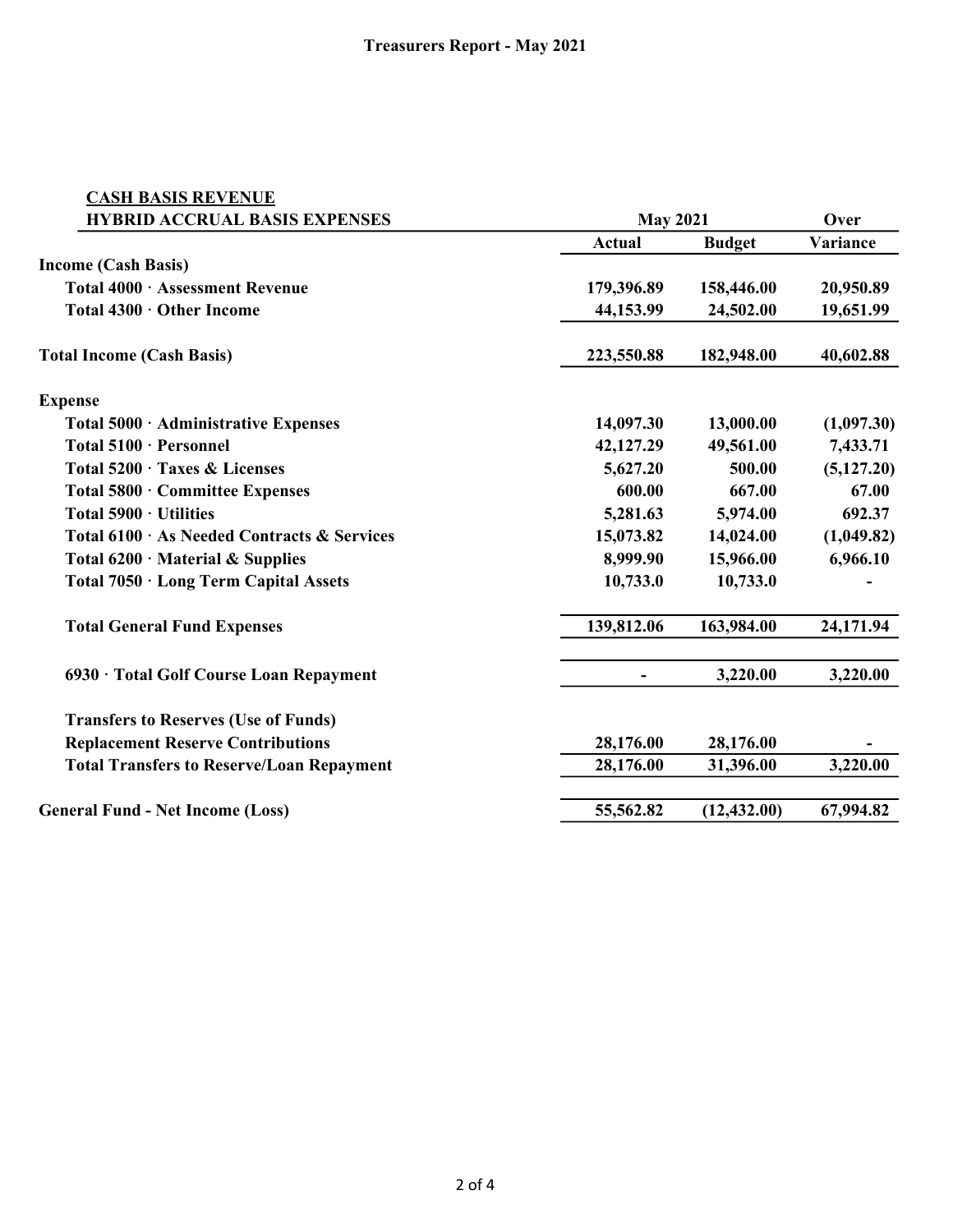| <b>CASH BASIS REVENUE</b>                        |                      |               |              |
|--------------------------------------------------|----------------------|---------------|--------------|
| <b>HYBRID ACCRUAL BASIS EXPENSES</b>             | 2021 YTD Totals      |               |              |
|                                                  | <b>Actual</b>        | <b>Budget</b> | Variance     |
| <b>Income (Cash Basis)</b>                       |                      |               |              |
| Total 4000 · Assessment Revenue                  | 878,911.39           | 792,230.00    | 86,681.39    |
| Total 4300 · Other Income                        | 229,318.91           | 158,585.00    | 70,733.91    |
| <b>Total Income (Cash Basis)</b>                 | 1,108,230.30         | 950,815.00    | 157,415.30   |
| <b>Expense</b>                                   |                      |               |              |
| Total 5000 · Administrative Expenses             | 69,413.99            | 65,000.00     | (4, 413.99)  |
| Total 5100 · Personnel                           | 237,590.22           | 253,805.00    | 16,214.78    |
| Total 5200 · Taxes & Licenses                    | 5,627.20<br>3,650.00 |               | (1,977.20)   |
| Total 5800 · Committee Expenses                  | 2,970.08<br>3,335.00 |               | 364.92       |
| Total 5900 · Utilities                           | 32,285.77            | 31,870.00     | (415.77)     |
| Total 6100 · As Needed Contracts & Services      | 55,394.39            | 69,270.00     | 13,875.61    |
| Total $6200 \cdot$ Material & Supplies           | 85,525.68            | 78,730.00     | (6,795.68)   |
| Total 7050 · Long Term Capital Assets            | 53,665.00            | 53,665.00     |              |
| <b>Total General Fund Expenses</b>               | 721,532.67           | 791,645.00    | 70,112.33    |
| 6930 · Total Golf Course Loan Repayment          | 105,202.25           | 16,100.00     | (89, 102.25) |
| <b>Transfers to Reserves (Use of Funds)</b>      |                      |               |              |
| <b>Replacement Reserve Contributions</b>         | 140,880.00           | 140,880.00    |              |
| <b>Total Transfers to Reserve/Loan Repayment</b> | 246,082.25           | 156,980.00    | (89, 102.25) |
| <b>General Fund - Net Income (Loss)</b>          | 140,615.38           | 2,190.00      | 138,425.38   |